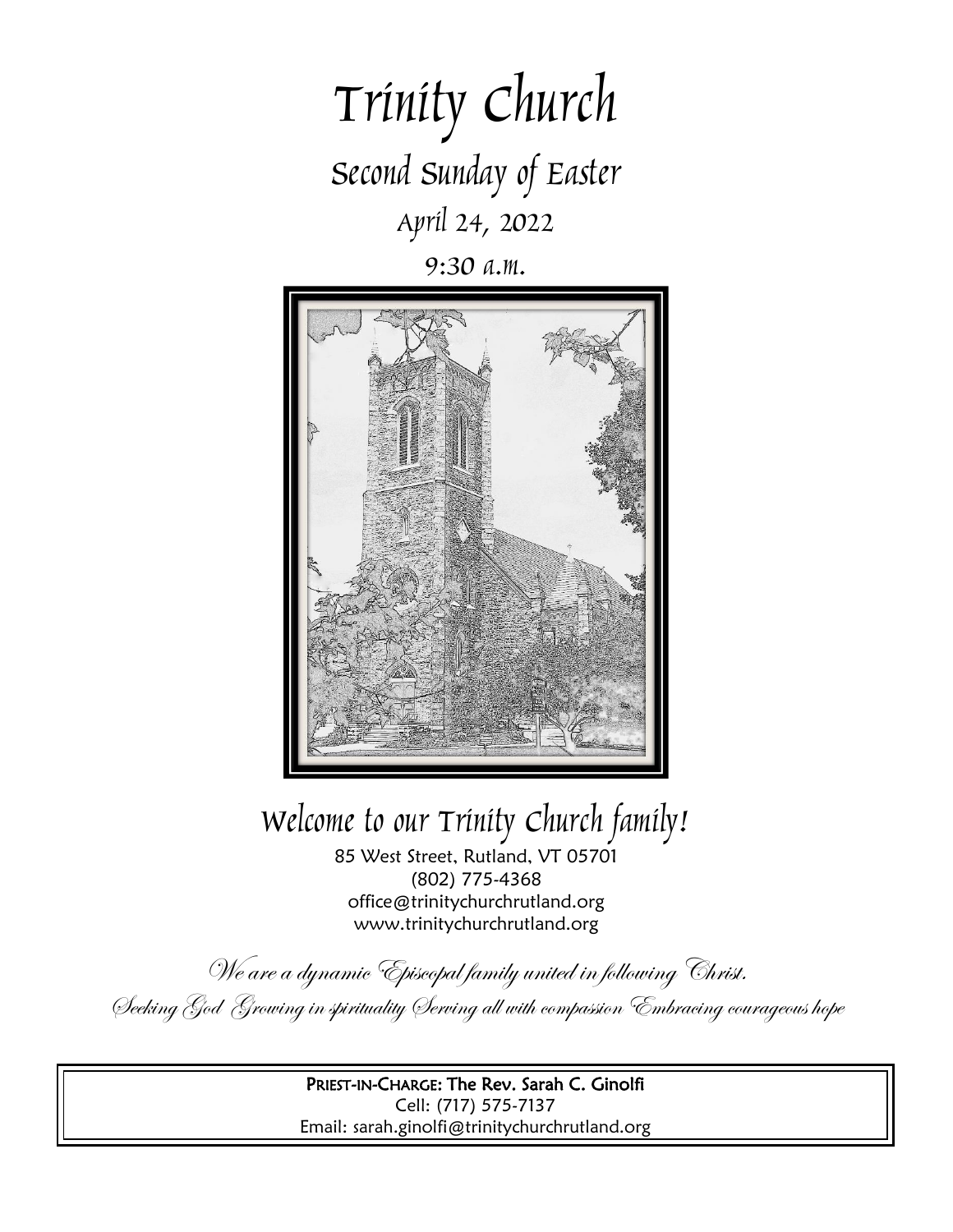### Announcements

Precautions Required for In-Person Worship— Masks are now optional for those fully vaccinated/boosted. We'll begin serving communion along the railing, still consuming the elements together in pews once all are served.

Women of Trinity Meeting—WOT will meet next Sunday, May 1, in the library following worship.

Coffee Hour Resumes—Join us today for coffee and fellowship in Nourse Hall following our worship together! There are still Sundays available needing volunteer hosts. There is a sign-up sheet in the narthex (two hosts per Sunday, please) along with a donation jar to help the hosts defray the costs of providing refreshments. To learn more about how to host, please speak with Linda Fay or Melissa Slenker who are veterans from the past.

Lectio Divina—The Daughters of the King invite you to join them for the April Lectio Divina at 10:30am on Thursday, April 28 via Zoom. You can find the link on the church calendar in the Events tab of our website.

Potted Plants Need Homes-Our potted plants need a new forever home. Please take one with you today.

Bishop's Annual Visit to Trinity—Bishop Shannon MacVean-Brown will be visiting Trinity for the first time in person on May 15. Bishop Shannon began just before the pandemic struck closing parishes down, so she's only visited us via Zoom. We will have confirmation for the first time in many years, so it will be a BIG celebration with a reception to follow. If you have interest in being confirmed, received into the church, or reaffirmed, please speak with Mother Sarah. Worship on May 15 will be at 11:00am to accommodate the bishop's travel time. More information will come regarding the reception in the weeks to come as well as the next two issues of LOGOS.

Trinity Banner March—On May 1 (next Sunday), Rutland will be returning to its tradition of the Loyalty Day Parade. But before the parade, Dana Peterson will lead a Trinity Banner March that will wind its way to the site of the first Trinity Church on Main Street and "beat the bounds" of Trinity Church--that is around the block on which Trinity stands. If you'd like to join Dana, meet him in front of the church at 1:00pm. Then come back to Trinity and help the O&E team have some fun with lawn games before the parade!

### Outreach and Evangelism—Upcoming Events:

- May 1st Loyalty Day Parade-Trinity will be hosting games on the lawn before the parade
- June 4th Bark for Life at the VT State Fairgrounds
- June 25th Relay for Life at the VT State Fairgrounds

Bark for Life: June 4th 11am-1pm at the Vermont State Fairgrounds—During the month of May, we're running a drive to support Bark for Life (part of Relay-for Life). The theme for this year's event is "Healthy Moving and Eating." We'll help collect the following items for basket raffles: dog bones, dog toys, and coffee mugs (for humans!). Mother Sarah will attend to bless the animals on the day of the event. See Lisa Frankel to learn more!

The Stranger Among Us: The US, the Northern Triangle and Asylum--This free four week offering from Grace UCC and Bridge to Rutland will explore the history, theology and policy that bring us to today's asylum crisis. All are welcome. Please RSVP to Ellen Green so she knows how much space is needed and the number of materials to gather. Depending on how the covid numbers are, please be prepared to wear a mask so that more people can safely attend. The classes will take place at Grace UCC on Tuesdays, May 3, 10, 17, and 24 from 6:30-8:00pm. RSVP: bridgetorutland@gmail.com OR 802-779-4217

#### \*\*\*\*\*\*\*

Our Staff: Priest-in-Charge, the Rev. Sarah Ginolfi; treasurer, Linda Fay; Parish Administrator, Wendy Grace; Music Director, John Riddle; Sexton, Jeff Zoesch

Our Vestry: Senior Warden, Fern Fryer; Junior Warden, Jay Slenker; Members: Melissa Alarie; Lisa F. Boerner; Elizabeth Bushey; Kathy Hall; Rich Jones; David Thurmer; Holly Webb

Today's Liturgical Assistants: Altar Guild— Helen Thomas, Winnie Grace, Mary Ruth, Linda Barcomb; Chalice Assistant— Melissa Slenker; Old Testament Reader— Nancy Blosser; Epistle Reader— Dana Peterson; Intercessor— Wendy Grace; Ushers— Rich Carlson, Lisa Frankel-Boerner; Live Stream Tech— Nanci Gordon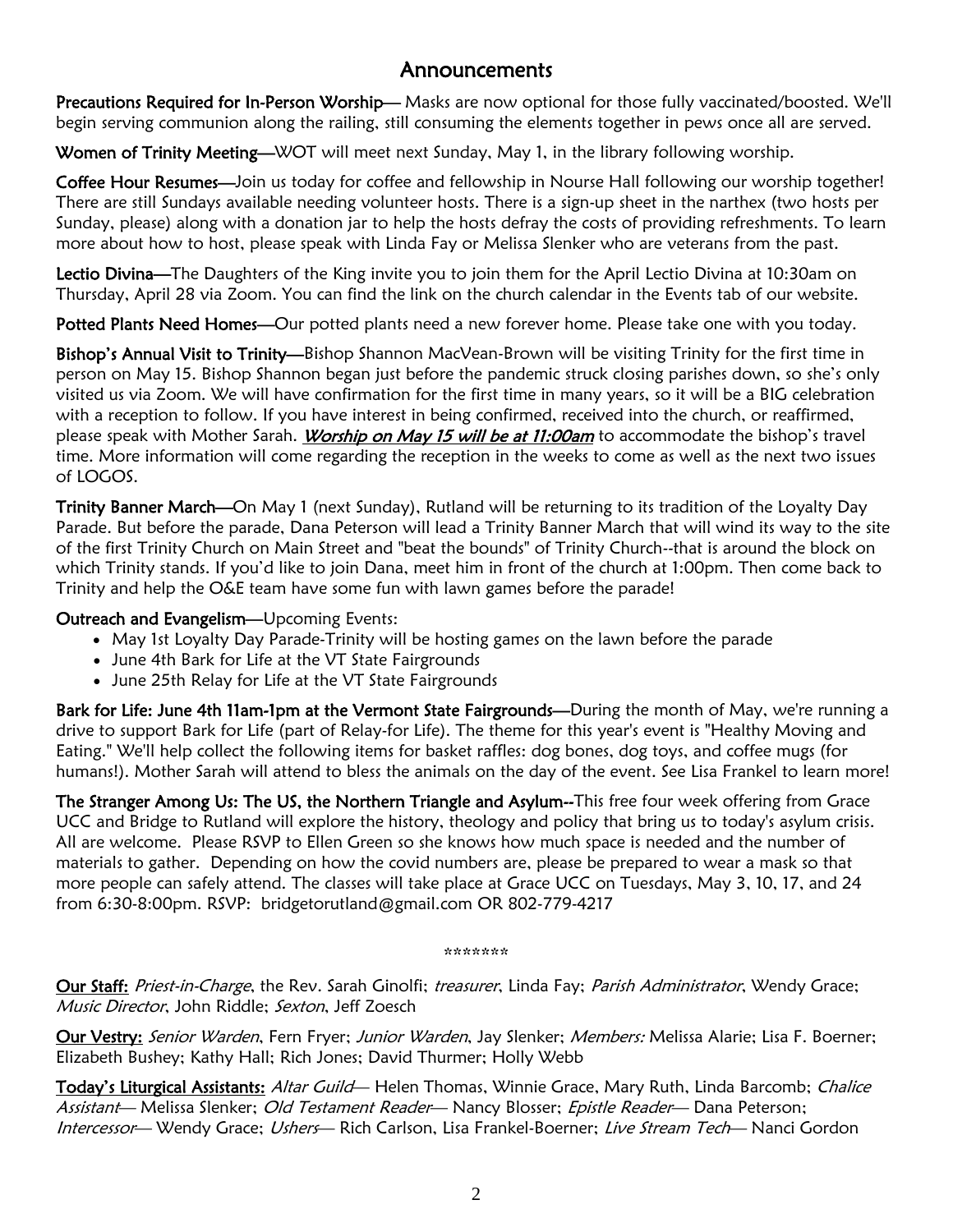## 9:30 a.m. Second Sunday of Easter – Holy Eucharist

## The Invitatory

Prelude **A Prelude for Easter** A **Prelude for Easter** A **Gerald Near** 

Processional Hymn #193 Processional Hymn #193

### Opening Acclamation

Celebrant: Alleluia! Christ is risen.

People: The Lord is risen indeed. Alleluia!

Celebrant: Almighty God, to you all hearts are open, all desires known, and from you no secrets are hid: Cleanse the thoughts of our hearts by the inspiration of your Holy Spirit, that we may perfectly love you, and worthily magnify your holy Name; through Christ our Lord. Amen.

Gloria in Excelsis 5277 (service music is found in the front section of the hymnal)

### The Collect of the Day

Officiant: The Lord be with you.

People: And also with you.

Officiant: Let us pray.

Almighty and everlasting God, who in the Paschal mystery established the new covenant of reconciliation: Grant that all who have been reborn into the fellowship of Christ's Body may show forth in their lives what they profess by their faith; through Jesus Christ our Lord, who lives and reigns with you and the Holy Spirit, one God, for ever and ever. Amen.

## The Word of the Lord

Lessons of the Day

First Lesson: Acts 5:27-32

Reader: A reading from the Acts of the Apostles.

When the temple police had brought the apostles, they had them stand before the council. The high priest questioned them, saying, "We gave you strict orders not to teach in this name, yet here you have filled Jerusalem with your teaching and you are determined to bring this man's blood on us." But Peter and the apostles answered, "We must obey God rather than any human authority. The God of our ancestors raised up Jesus, whom you had killed by hanging him on a tree. God exalted him at his right hand as Leader and Savior that he might give repentance to Israel and forgiveness of sins. And we are witnesses to these things, and so is the Holy Spirit whom God has given to those who obey him."

The Word of the Lord.

People: Thanks be to God.

Psalm Psalm 150

Officiant: Please join me in reciting Psalm 150. The congregation will respond on the italicized verses.

1 Hallelujah! Praise God in his holy temple; \* praise God in the firmament of his power.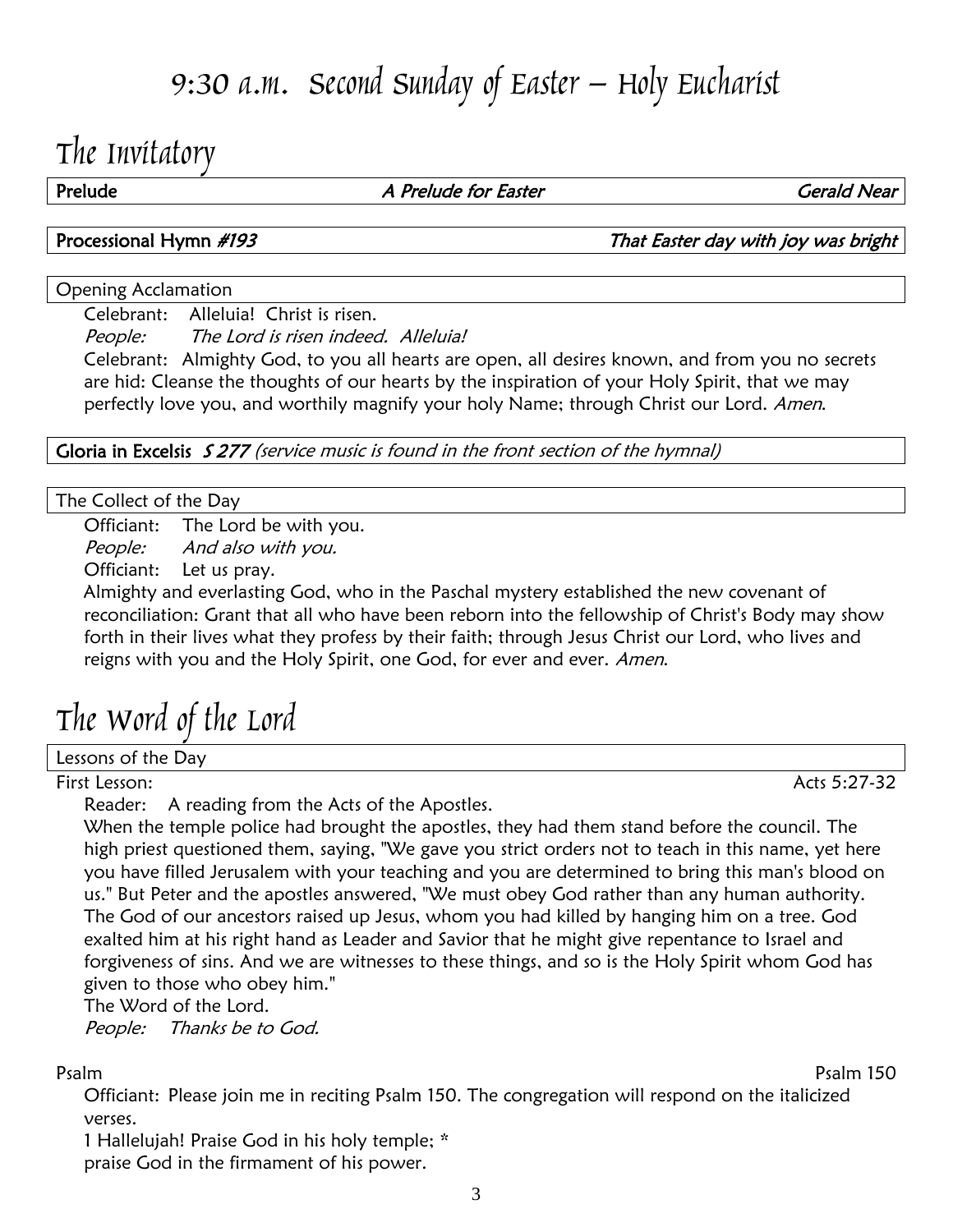2 Praise God for his mighty acts; \* praise God for his excellent greatness.

3 Praise God with the blast of the ram's-horn; \* praise God with lyre and harp.

4 Praise God with timbrel and dance; \* praise God with strings and pipe.

5 Praise God with resounding cymbals; \* praise God with loud-clanging cymbals.

6 Let everything that has breath \* praise the Lord. Hallelujah!

Reader: A reading from the book of Revelation.

John to the seven churches that are in Asia: Grace to you and peace from him who is and who was and who is to come, and from the seven spirits who are before his throne, and from Jesus Christ, the faithful witness, the firstborn of the dead, and the ruler of the kings of the earth. To him who loves us and freed us from our sins by his blood, and made us to be a kingdom, priests serving his God and Father, to him be glory and dominion forever and ever. Amen. Look! He is coming with the clouds; every eye will see him, even those who pierced him; and on his account all the tribes of the earth will wail. So it is to be. Amen. "I am the Alpha and the Omega," says the Lord God, who is and who was and who is to come, the Almighty.

The Word of Lord. People: Thanks be to God.

### Sequence Hymn  $\#209$  Sequence Hymn  $\#209$

Officiant: The Holy Gospel of our Lord Jesus Christ according to John. People: Glory to you, Lord Christ.

When it was evening on that day, the first day of the week, and the doors of the house where the disciples had met were locked for fear of the religious authorities, Jesus came and stood among them and said, "Peace be with you." After he said this, he showed them his hands and his side. Then the disciples rejoiced when they saw the Lord. Jesus said to them again, "Peace be with you. As the Father has sent me, so I send you." When he had said this, he breathed on them and said to them, "Receive the Holy Spirit. If you forgive the sins of any, they are forgiven them; if you retain the sins of any, they are retained." But Thomas (who was called the Twin), one of the twelve, was not with them when Jesus came. So the other disciples told him, "We have seen the Lord." But he said to them, "Unless I see the mark of the nails in his hands, and put my finger in the mark of the nails and my hand in his side, I will not believe." A week later his disciples were again in the house, and Thomas was with them. Although the doors were shut, Jesus came and stood among them and said, "Peace be with you." Then he said to Thomas, "Put your finger here and see my hands. Reach out your hand and put it in my side. Do not doubt but believe." Thomas answered him, "My Lord and my God!" Jesus said to him, "Have you believed because you have seen me? Blessed are those who have not seen and yet have come to believe." Now Jesus did many other signs in the presence

Second Reading Revelation 1:4-8

Gospel John 20:19-31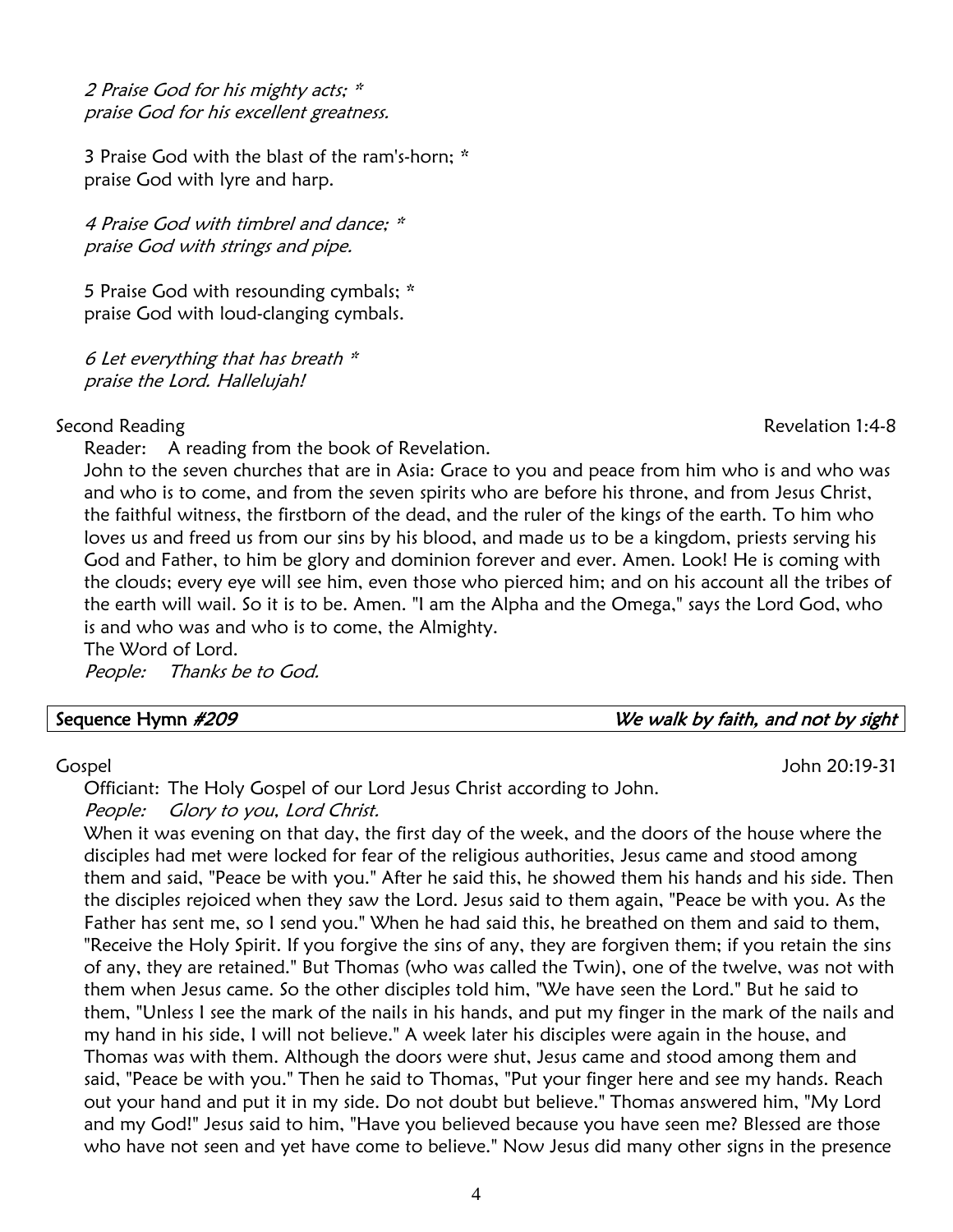of his disciples, which are not written in this book. But these are written so that you may come to believe that Jesus is the Messiah, the Son of God, and that through believing you may have life in his name.

The Gospel of the Lord. People: Praise to you, Lord Christ.

Sermon **The Rev. Sarah Ginolfi** 

| The Nicene Creed (Congregation) |
|---------------------------------|
|---------------------------------|

| Officiant: | Please join me in saying the Nicene Creed.                                             |
|------------|----------------------------------------------------------------------------------------|
| People:    | We believe in one God, the Father, the Almighty, maker of heaven and earth, of all     |
|            | that is, seen and unseen.                                                              |
|            | We believe in one Lord, Jesus Christ, the only Son of God, eternally begotten of the   |
|            | Father, God from God, Light from Light, true God from true God, begotten, not          |
|            | made, of one Being with the Father. Through him all things were made. For us and       |
|            | for our salvation he came down from heaven: by the power of the Holy Spirit he         |
|            | became incarnate from the Virgin Mary, and was made man. For our sake he was           |
|            | crucified under Pontius Pilate; he suffered death and was buried. On the third day he  |
|            | rose again in accordance with the Scriptures; he ascended into heaven and is seated at |
|            | the right hand of the Father. He will come again in glory to judge the living and the  |
|            | dead, and his kingdom will have no end.                                                |
|            | We believe in the Holy Spirit, the Lord, the giver of life, who proceeds from the      |
|            | Father and the Son. With the Father and the Son he is worshiped and glorified. He      |
|            | has spoken through the Prophets. We believe in one holy catholic and apostolic         |
|            | Church. We acknowledge one baptism for the forgiveness of sins. We look for the        |
|            | resurrection of the dead, and the life of the world to come. Amen.                     |

| Intercession Prayers                                                                                                                                                                                                                                                                |                                                                                                                                                                                                             |  |
|-------------------------------------------------------------------------------------------------------------------------------------------------------------------------------------------------------------------------------------------------------------------------------------|-------------------------------------------------------------------------------------------------------------------------------------------------------------------------------------------------------------|--|
| Reader:                                                                                                                                                                                                                                                                             | Dear God, we seek to follow your will. Guide us as we grow in spirituality, serve all<br>with compassion, and embrace your courageous hope in the world. In peace, we<br>pray to you, Lord God.<br>Silence. |  |
| For all people in their daily life and work;<br>Reader:<br>For our families, friends, and neighbors, and for those who are alone.<br>People:                                                                                                                                        |                                                                                                                                                                                                             |  |
| Reader:<br>People:                                                                                                                                                                                                                                                                  | For this community, the nation, and the world;<br>For all who work for justice, freedom, and peace.                                                                                                         |  |
| Reader:<br>People:                                                                                                                                                                                                                                                                  | For the just and proper use of your creation;<br>For the victims of hunger, fear, injustice, and oppression.                                                                                                |  |
| Reader:<br>People:                                                                                                                                                                                                                                                                  | For all who are in danger, sorrow, or any kind of trouble;<br>For those who minister to the sick, the friendless, and the needy.                                                                            |  |
| Reader:<br>For the peace and unity of the Church of God. In our cycle of prayers, we pray for<br>The Anglican Church of Papua New Guinea; St. John the Baptist Church, Hardwick;<br>the Rev. John Perry.<br>For all who proclaim the Gospel, and all who seek the Truth.<br>People: |                                                                                                                                                                                                             |  |
| Reader:                                                                                                                                                                                                                                                                             | For Justin, Archbishop of Canterbury, Michael, our Presiding Bishop, Shannon, our<br>Bishop; and Sarah, our priest, and for all bishops and other ministers;                                                |  |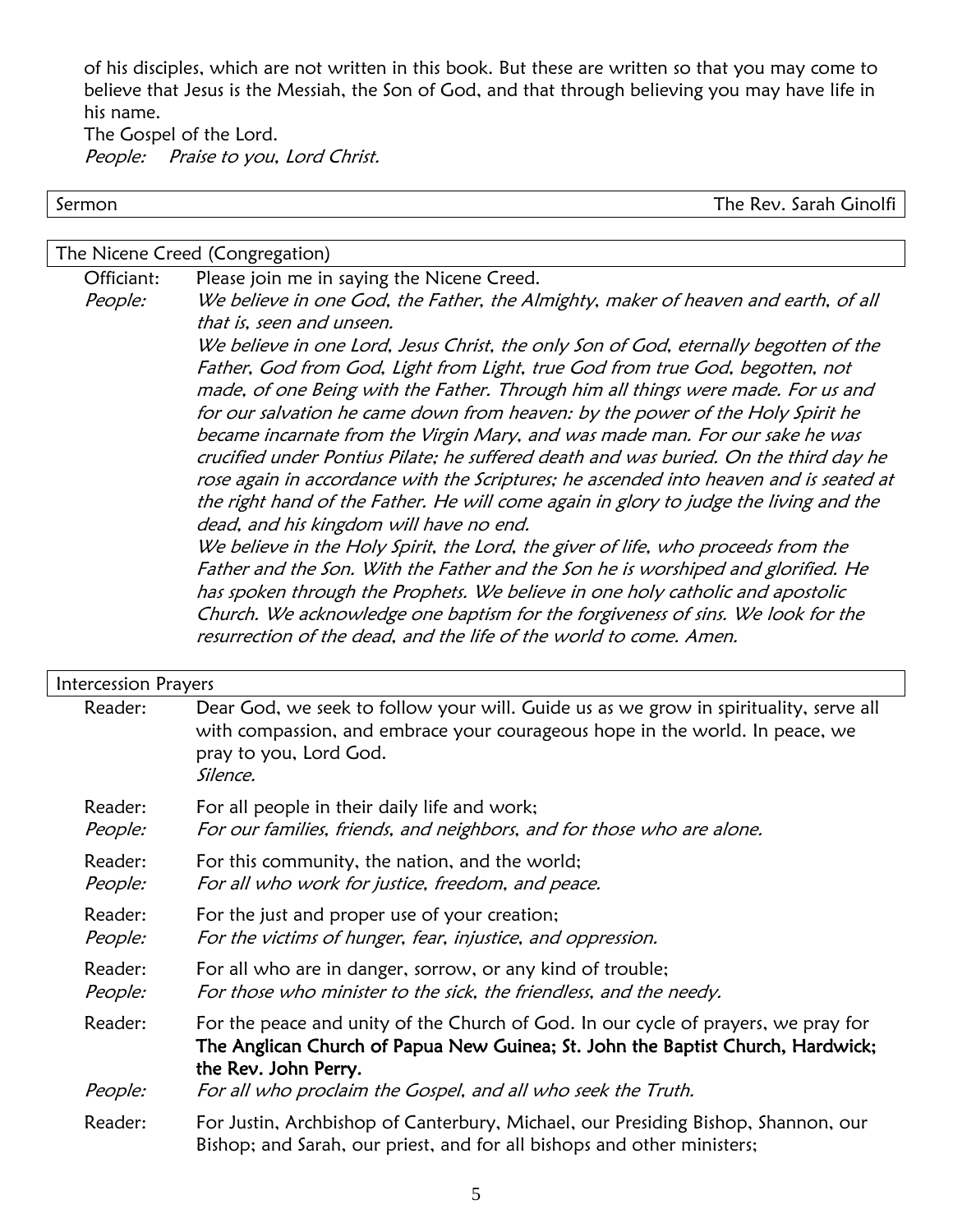People: For all who serve God in his Church. Reader: For the special needs and concerns of this congregation. We pray especially for: Bud, Nancy, Harriet, Shannon and Brian, Eli, Linda, Martin, Scott, Paige & Minerva, Jason & Nastia and the Koskiakova family, Lyssa & Andrew, Patricia, Gary & Elaine. Silence to allow for private petitions. Reader: Hear us, Lord; People: For your mercy is great. Reader: We thank you, Lord, for all the blessings of this life. We pray especially for those parishioners celebrating birthdays and anniversaries: Randy Hawkins, Christopher Creed, Richard Kaufman, Jim Harder, Stephen Wilks, Jennifer Sykes, Romeo Cormia, Jim Cruise, Scott Kaufman. We will exalt you, O God our King; People: And praise your Name for ever and ever. Reader: We pray for all who have died, that they may have a place in your eternal kingdom. Lord, let your loving-kindness be upon them; People: Who put their trust in you. Celebrant: Almighty and everlasting God, you made the universe with all its marvelous order, its atoms, worlds, and galaxies, and the infinite complexity of living creatures: Grant that, as we explore the mysteries of your creation, we may come to know you more truly, and more surely fulfill our role in your eternal purpose; in the name of Jesus Christ our Lord. Amen.

| The Peace      |                                           |
|----------------|-------------------------------------------|
| Officiant:     | The peace of the Lord be always with you. |
| <i>People:</i> | And also with you.                        |

### Announcements

Thank you for your financial commitment to the life of Trinity Church. Your gift helps our church family spread God's love and joy in the world! Offering plates are located at the top of the center aisle on the way to the altar as well as near the center exit doors.

| <b>Offertory Anthem</b><br>I know that my Redeemer lives | trad. American, arr. Austin Lovelace |
|----------------------------------------------------------|--------------------------------------|
|----------------------------------------------------------|--------------------------------------|

## The Holy Communion

### The Great Thanksgiving S 120

| Celebrant:     | The Lord be with you.                                                                   |  |
|----------------|-----------------------------------------------------------------------------------------|--|
| <i>People:</i> | And also with you.                                                                      |  |
| Celebrant:     | Lift up your hearts.                                                                    |  |
| People:        | We lift them to the Lord.                                                               |  |
| Celebrant:     | Let us give thanks to the Lord our God.                                                 |  |
| People:        | It is right to give God thanks and praise.                                              |  |
| Celebrant:     | It is right, and a good and joyful thing, always and everywhere to give thanks to you,  |  |
|                | Father Almighty, Creator of heaven and earth. But chiefly are we bound to praise        |  |
|                | you for the glorious resurrection of your Son Jesus Christ our Lord; for he is the true |  |
|                | Paschal Lamb, who was sacrificed for us, and has taken away the sin of the world. By    |  |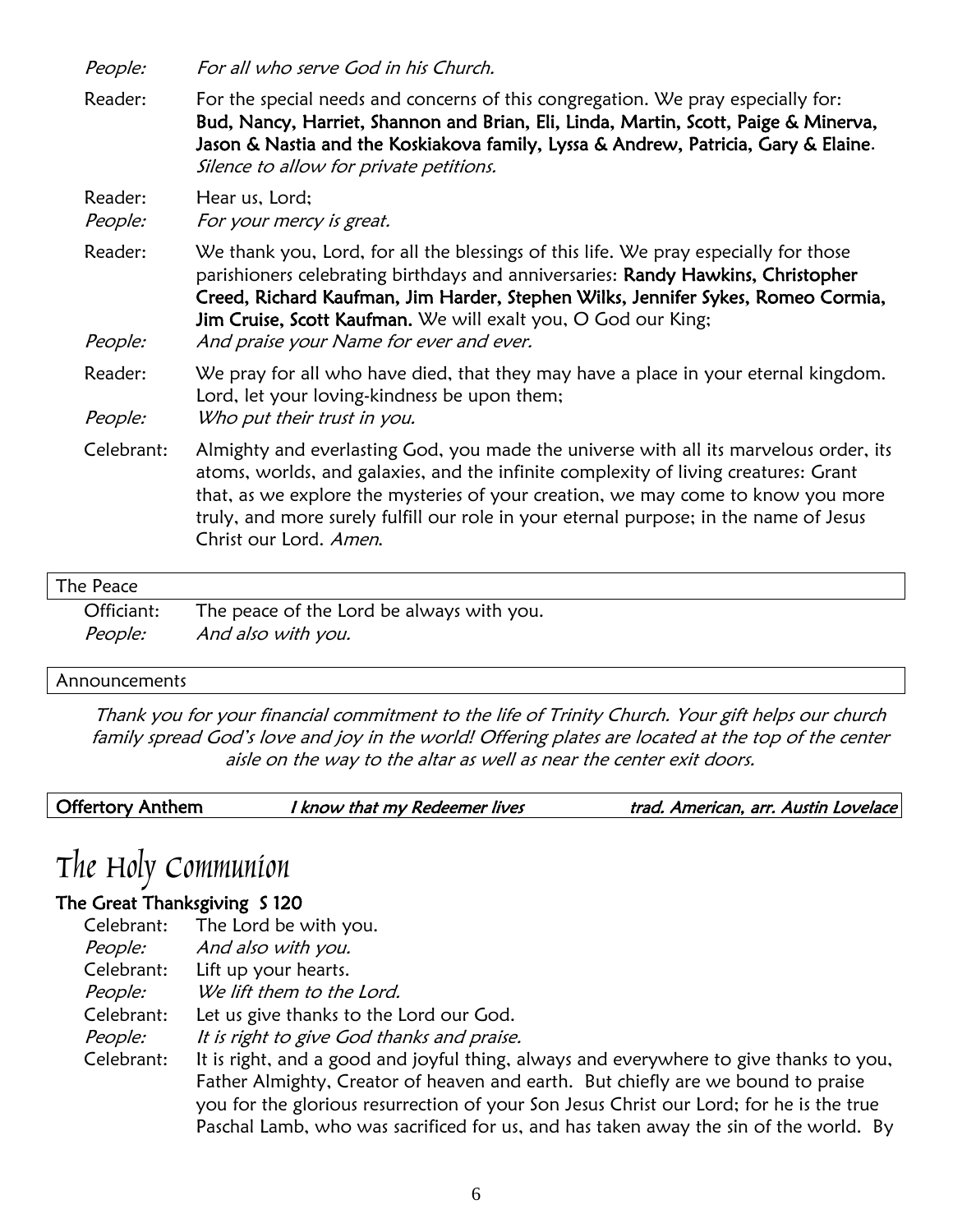his death he has destroyed death, and by his rising to life again he has won for us everlasting life.

Therefore we praise you, joining our voices with Angels and Archangels and with all the company of heaven, who for ever sing this hymn to proclaim the glory of your Name:

#### Sanctus S 124

All: Holy, holy, holy Lord, God of power and might. Heaven and earth are full of your glory. Hosanna in the highest. Blessed is he who comes in the name of the Lord. Hosanna in the highest.

Eucharistic Prayer B (People stand or kneel as able.)

Celebrant: We give thanks to you, O God, for the goodness and love which you have made known to us in creation; in the calling of Israel to be your people; in your Word spoken through the prophets; and above all in the Word made flesh, Jesus, your Son. For in these last days you sent him to be incarnate from the Virgin Mary, to be the Savior and Redeemer of the world. In him, you have delivered us from evil, and made us worthy to stand before you. In him, you have brought us out of error into truth, out of sin into righteousness, out of death into life.

> On the night before he died for us, our Lord Jesus Christ took bread; and when he had given thanks to you, he broke it, and gave it to his disciples, and said, "Take, eat: This is my Body, which is given for you. Do this for the remembrance of me."

> After supper he took the cup of wine; and when he had given thanks, he gave it to them, and said, "Drink this, all of you: This is my Blood of the new Covenant, which is shed for you and for all for the forgiveness of sins. Whenever you drink it, do this for the remembrance of me."

Therefore, according to his command, O Father, All: We remember his death, We proclaim his resurrection, We await his coming in glory;

Celebrant: And we offer our sacrifice of praise and thanksgiving to you, O Lord of all; presenting to you, from your creation, this bread and this wine.

> We pray you, gracious God, to send your Holy Spirit upon these gifts that they may be the Sacrament of the Body of Christ and his Blood of the new Covenant. Unite us to your Son in his sacrifice, that we may be acceptable through him, being sanctified by the Holy Spirit. In the fullness of time, put all things in subjection under your Christ, and bring us to that heavenly country where, with all your saints, we may enter the everlasting heritage of your sons and daughters; through Jesus Christ our Lord, the firstborn of all creation, the head of the Church, and the author of our salvation.

> By him, and with him, and in him, in the unity of the Holy Spirit all honor and glory is yours, Almighty Father, now and for ever. AMEN.